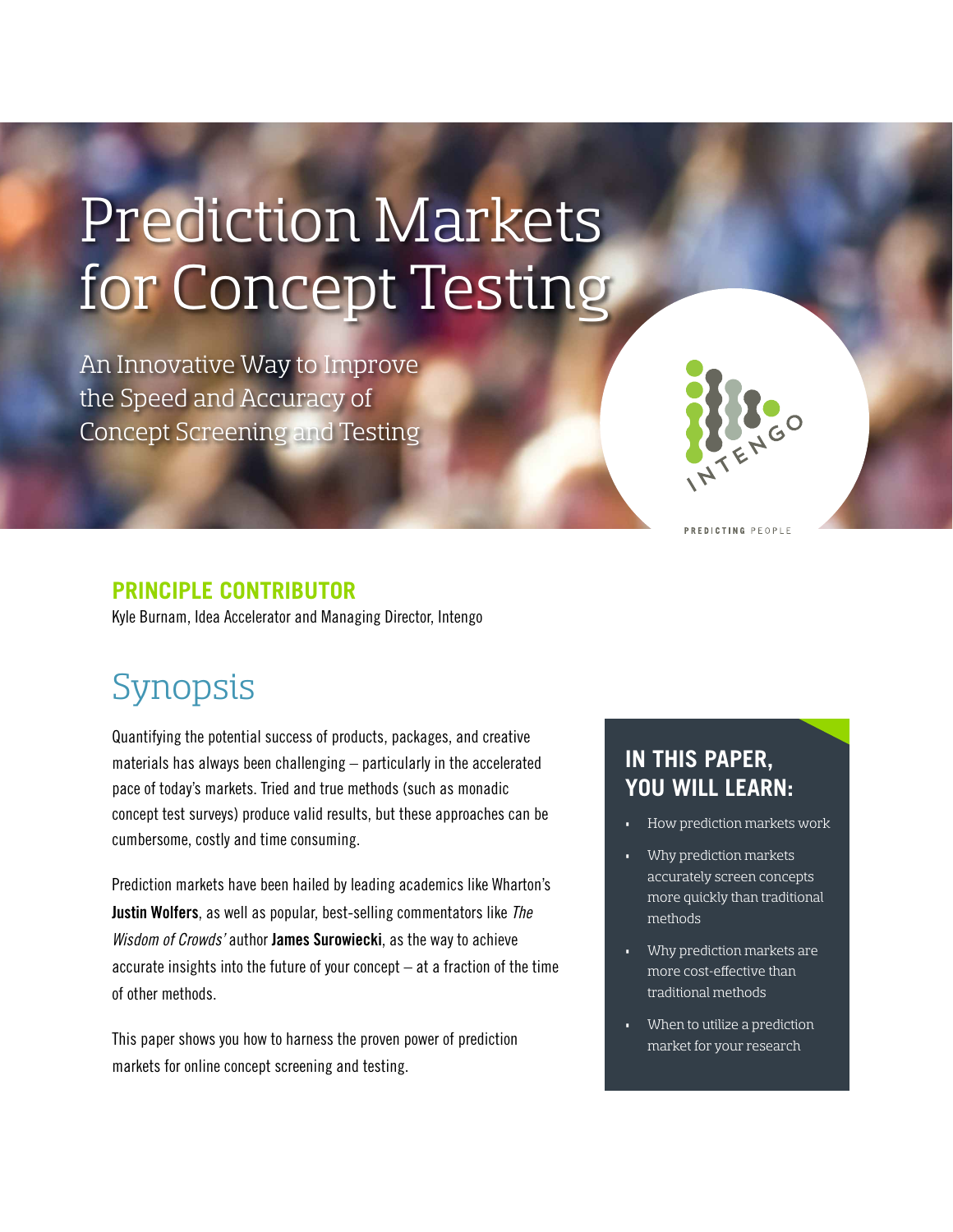

# **Introduction**

# **WHAT IF THERE WERE A BETTER WAY TO TEST YOUR IDEAS?**

More than \$15 billion is spent on market research annually<sup>1</sup> – much of it on new product, packaging, and advertising concept screening and testing. Accurate concept tests make market researchers seem like time travelers, pulling the future forward and revealing which new products, creative designs, and product development ideas will pay off.

But as you know, predictive accuracy comes with an investment – often a substantial one.

Fortunately, we're at a turning point regarding best practices in concept screening and testing. Both academic and empirical evidence mount in favor of harnessing what best-selling author **James Surowiecki** has named "the wisdom of crowds" through the intelligent use of prediction markets.

This paper is your guide to the latest research, evidence, and methods regarding more effective and efficient concept screens and tests as:

- We reveal how and why prediction markets are becoming a preferred research method for accurately testing ideas.
- We share why forward-thinking corporations including **Google**, **Hewlett Packard**, and **Motorola** have relied on prediction markets for strategic planning and decision making for years.
- We then discuss Intengo prediction markets and how they free up companies to engage in faster, more effective concept screening and testing.

Of course, new methods in market research, just as in all scientific endeavors, have to be rigorously tested and validated before they become mainstream. Once you read this paper, we think you'll agree that the balance is tipping in favor of prediction markets, and you should consider a prediction market the next time you want to test an idea or concept.

**Let's take a look at why.**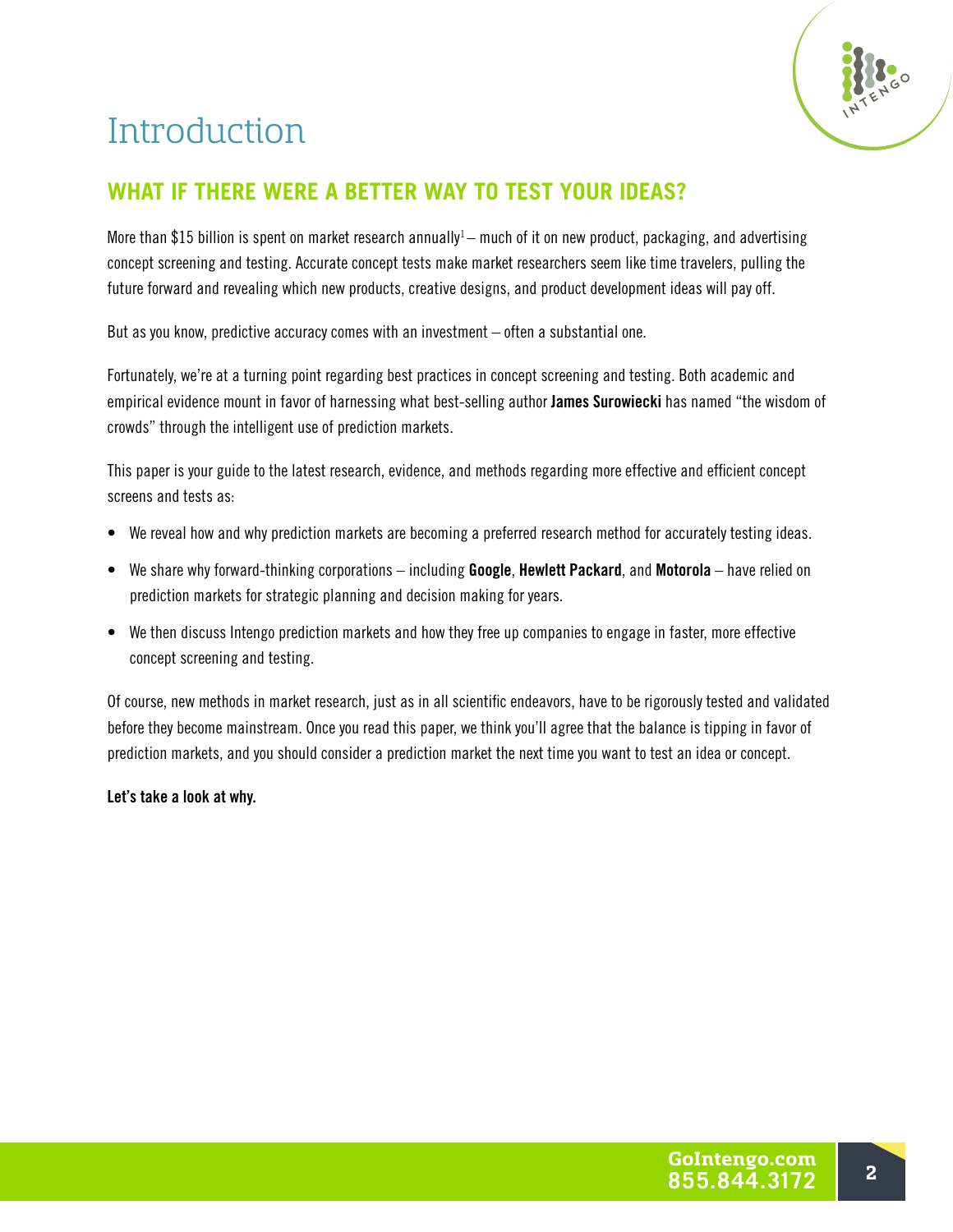# Prediction



When celebrated *New Yorker* financial columnist **James Surowiecki** wrote the book, *The Wisdom of Crowds*, he shattered the conventional wisdom that a small group of experts is smarter than the masses.

Surowiecki pulled from a wide variety of sources to deliver the idea that the aggregate wisdom of a crowd is better than a poll of a trusted few or even the deliberation of an expert elite. In fact, his research – which is corroborated by real life examples like the NYSE, as well as academic literature – reveals that if the aggregate is properly assembled, the outcomes are actually more accurate than any other research method.<sup>2</sup>

James Surowiecki's research reveals that if the aggregate  $-$  or "crowd"  $-$  is properly assembled, the outcomes are more accurate than any other research method

Specifically, group consensus exhibits uncannily accurate predictions when three elements are present:

- Reasonable diversity so that participants are bringing different pieces of information to the table
- Independence of group members so that each participant focuses on their own information rather than the opinions of others
- Decentralization so that no one at the "top" is dictating the crowd's answer

#### **EXAMPLES OF CROWD WISDOM**

Surowiecki gives example after example of how diverse groups of regular people routinely exhibit precision and accuracy in their collective wisdom.

For example, in the story that opens his book, Surowiecki details how 800 members of a crowd at a local fair in Scotland were asked to place wagers on the weight of a giant ox after it was prepared for market. The best guesses would get a prize. The crowd included butchers and farmers – "experts" – as well as people who had no special knowledge about livestock.

After the fair ended, a scientist ran statistical tests to prove that the individual experts were smarter than the crowd. Instead, he discovered that the crowd had guessed the weight of the ox within one pound.

In another example from *The Wisdom of Crowds*, Surowiecki describes the case of the naval submarine, Scorpion, which disappeared in 1968.

Salvage experts defined a search and rescue zone 20 miles wide – hopelessly large for a successful recover. Non-experts, meanwhile, competed over a bottle of Chivas Regal to guess the sunken ship's location. The aggregated estimate of the group of Scotch aficionados was 227 feet from where the Scorpion was actually found.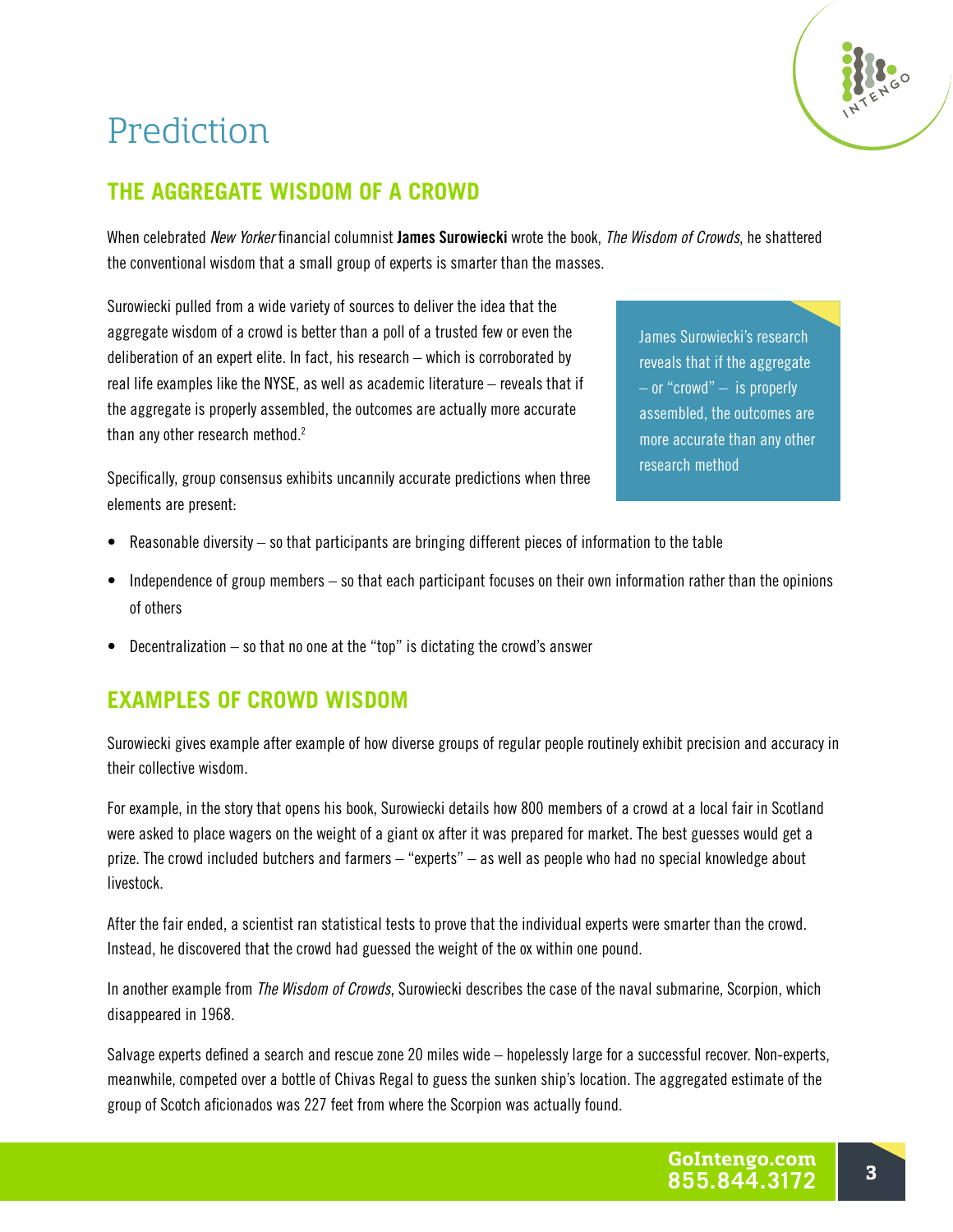

### **PREDICTION MARKETS PROVIDE THE PLATFORM FOR CROWDS TO EXHIBIT THEIR WISDOM**

So, how do you provide "a crowd" with the structured ability to deliver its insight? One answer lies in the prediction market – a constructed opportunity for crowds to quickly exhibit their collective wisdom. More specifically:

> *"Prediction markets are speculative markets created for the purpose of making predictions. Assets are created whose final cash value is tied to a particular event or parameter. The current market prices can then be interpreted as predictions of the probability of the event or the expected value of the parameter." 3*

A well-known example of a prediction market is the **New York Stock Exchange** (NYSE), where investors trade equity shares in public corporations. The share price of a corporation can be interpreted as a predicted value of the company's future earnings – an extremely accurate prediction, in fact.

Prediction markets have proven themselves over and over for many years. For example, one of the most famous prediction markets, the **Iowa Electronic Markets**, is used to predict election outcomes. It's more accurate than Gallup polls in predicting election outcomes 75% of the time.

The **Hollywood Stock Exchange** (HSX) is a lesserknown example. This prediction market allows anyone to wager "play money" on prospective winners of the Academy Awards.

**50** McCain's Share of Popular Vote McCain's Share of Popular Vote **49 48 IEM FOX 47 NBC/WSJ 46 ABC CBS GALLUP 45 ZOGBY 44 50 51 52 53 54 55 56 57** Obama's Share of Popular Vote

*The above graph represents the final poll results/predictions from various organizations on election eve, 2008. As you can see, the IEM prediction was closer to the actual popular vote distribution than many of the most widely cited sources.*

In 2000, a group of Wall Street Journal reporters went head-

to-head against the predictions of the HSX. Before the awards were announced, the reporters interviewed 356 Academy judges to learn their votes. With the information they'd been given, the WSJ accurately predicted five out of six awards, while the HSX predictions were 100% accurate (six out of six), and they didn't cost a dime.

The uncanny, but well documented, ability of prediction markets to provide accurate insight has also caught the attention of the defense industry. According to the 2007 paper, "The Securities Trading of Concepts," which details the concept testing research from MIT that was sponsored by the **Office of Naval Research** (DARPA):

> *Our trading experiments show that the market prices of securities designed to represent product attributes and features are remarkably efficient and accurate measures of preferences, even with relatively few traders in the market . . . [and] may offer a particularly efficient screen mechanism for firms developing new products and services, and deciding where to invest additional product development dollars.4*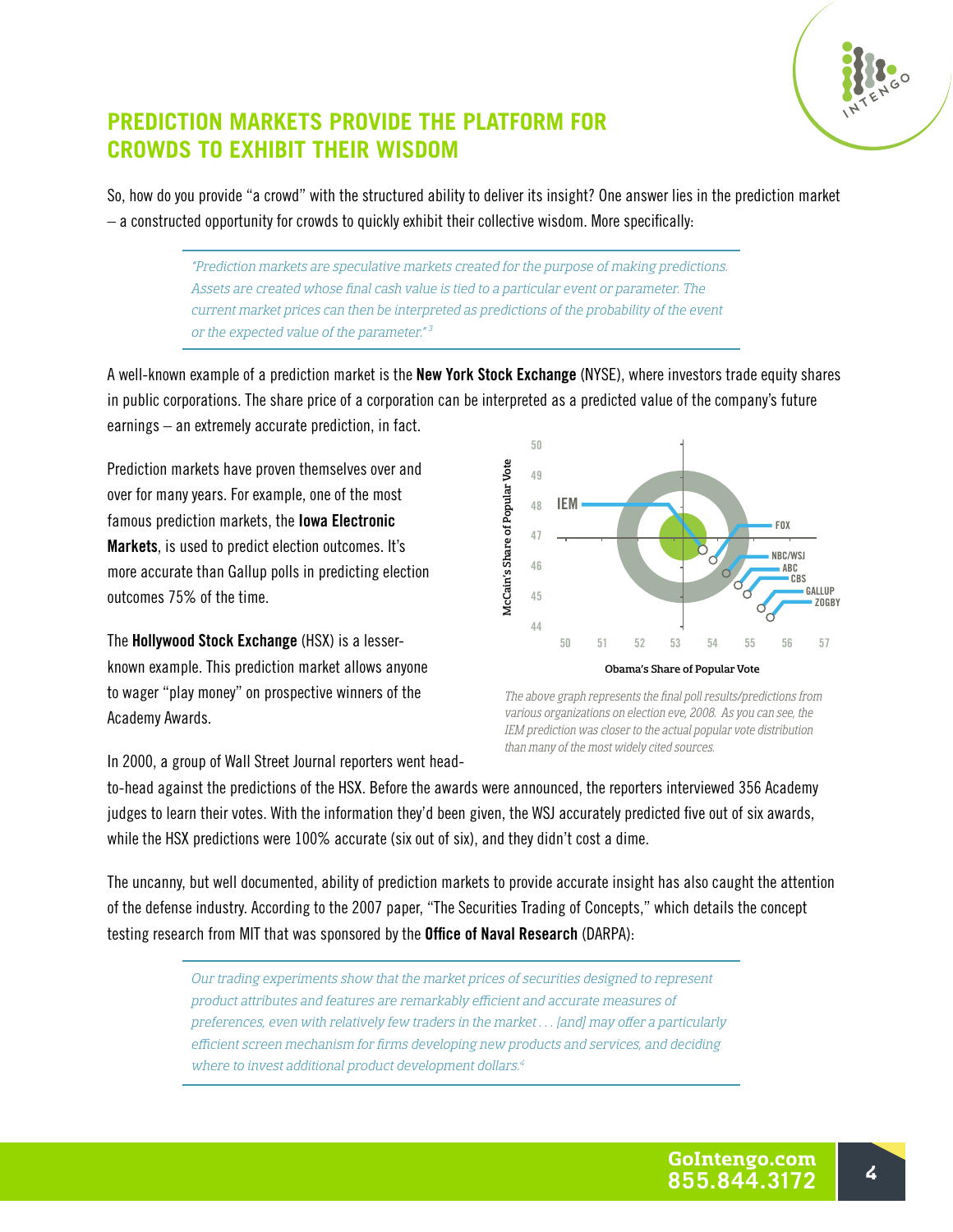

## **GOOGLE USES PREDICTION MARKETS FOR STRATEGIC DIRECTION**

**Bo Cowgill**, a former Google project manager, led an internal prediction market system for Google, enabling employees to provide strategic direction on a variety of concepts, including new products. The markets proved remarkably accurate on events ranging from new product penetration to the viability of new office locations.

*"The prediction market is a conversation among employees," Cowgill explains. "This is a conversation that is happening without politics, and no one has any incentive to kiss up, fudge the numbers, or sandbag." 4*

Cowgill's appreciation for the non-bias of participants is something other market researchers can also appreciate. Prediction markets remove all incentives to 'fudge' or 'play with' opinions. Instead, they only reward accuracy.



To learn more about Google's use of prediction markets, check out Bo Cowgill's research paper, *Using Prediction Markets to Track Information Flows: Evidence from Google*: http://www.bocowgill.com/GooglePredictionMarketPaper.pdf

### **THE ANATOMY OF HIGH PERFORMANCE PREDICTION MARKETS**

Across the many empirical and academic approaches to prediction markets, it has been found that **three key elements** must be present to produce accurate results:

- 1. Concepts/ideas in the prediction market must be clear and understandable
- 2. There must be an incentive to motivate traders
- 3. Information discovery and sharing must take place<sup>4</sup>

Researchers are particularly interested in the prediction market approach because it ensures that **personal accountability** backs each answer – in much the same way that a bet or a stock trade is intentional and personal. By incenting participants to make an accurate prediction, each participant has a personal stake in making the right prediction.

#### **THREE ESSENTIAL ELEMENTS FOR ACCURATE PREDICTION MARKETS:**

The question or predicted outcome must be clear

**Incentive** 

Open sharing of information

Furthermore, the market itself provides a decentralized framework of values through which decisions are weighed. Traders are utilizing their own knowledge, and tapping into a variety of information sources and experiences.

And finally, each participant self-selects his or her level of participation and the weight of his or her valuations. These attributes make prediction markets much different than polls or surveys.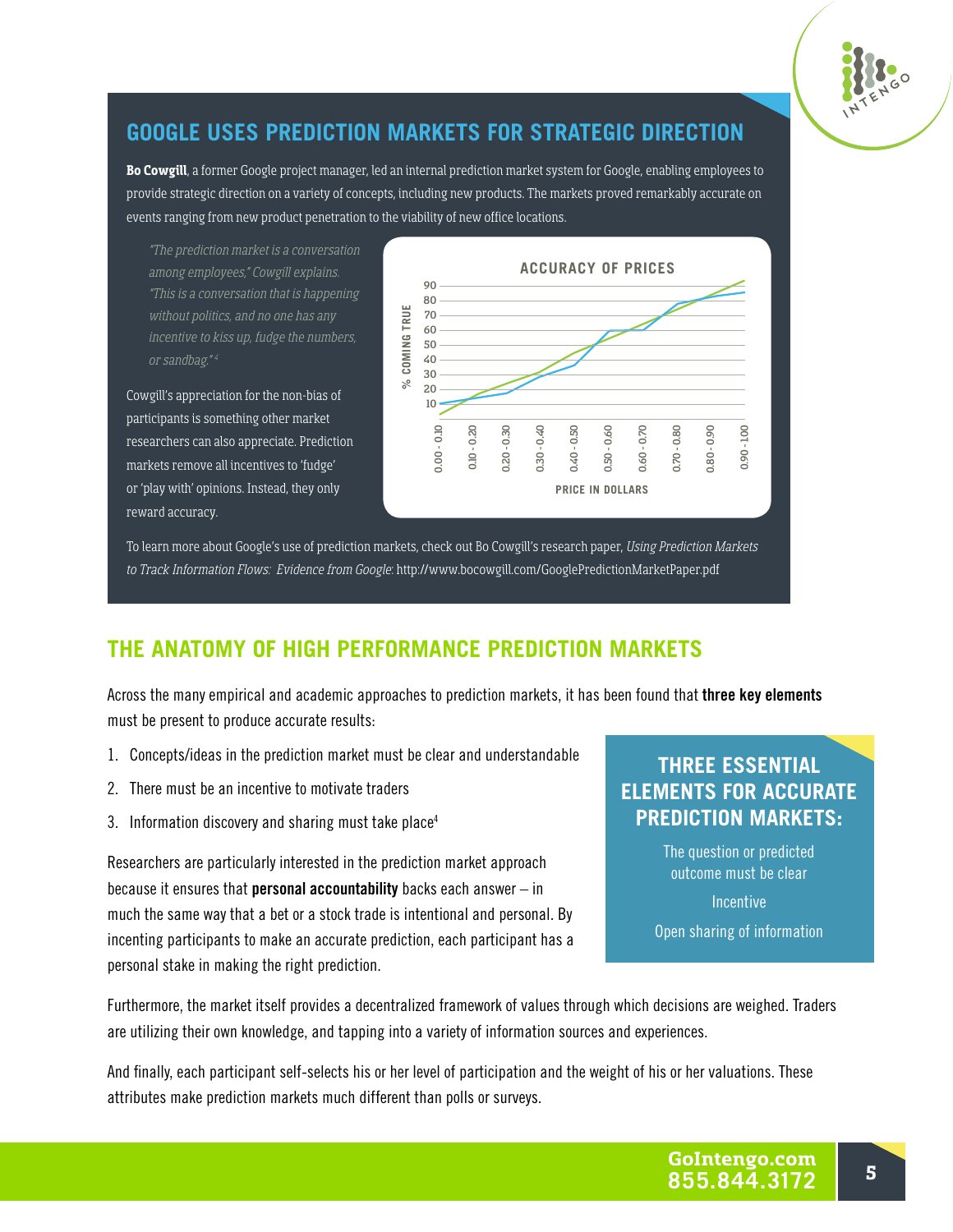# How Prediction Markets Improve Concept Screening and Testing



It can take up to four to six weeks to design, field, and analyze a traditional concept test. The turn-around time for screening and testing concepts through Intengo prediction markets is much shorter, being completed in as little as one week, from project kick-off to presentation of top-line results.

Intengo prediction market projects can be completed more quickly due to the efficiencies of our approach, from ease of setup through our patented online platform, to participant recruitment, to data analysis.

### **ADVANTAGES OF PREDICTION MARKETS FOR CONCEPT SCREENING AND TESTING**

Speed | Accuracy | Clarity in data High engagement | Easy recruitment No participant misrepresentation Qualitative input | Cost savings

# **MORE ACCURATE IDENTIFICATION OF "WINNER" AND "LOSER" CONCEPTS**

In validation studies, prediction markets have proven more accurate at predicting the success of new concepts than traditional, monadic concept tests. Prediction markets also tend to produce more polarized ratings of the concepts screened. They rarely produce "flat lined" scores, making it easier to differentiate between good and bad concepts, and provide a rank order of the concepts to differentiate between good and great concepts.

### **LOW RISK OF OVERSTATED PURCHASE INTENT**

By asking traders to make predictions based on "what others would do" versus "what you would do," prediction markets help researchers avoid overstated purchase intent and enhanced optimism. Since prediction market traders can only gain rewards by investing in winning ideas, their predictions tend to be much more reflective of the target market's actual future behavior.

### **BETTER PARTICIPANT ENGAGEMENT**

One of the chief concerns in the market research industry today is participant engagement. Because surveys are often long and uninteresting, participants have the tendency to rush through the surveys just to collect their incentive.

In contrast, Intengo participants find participating in the prediction market to be an entertaining venture, much like a game, with both intrinsic and extrinsic rewards. Because participants stand to earn an additional incentive for accurate predictions, they have ample motivation to play, and remain engaged in the process.

### **EASY PARTICIPANT RECRUITMENT**

Intengo prediction market participants are recruited just like survey respondents. Intengo uses top survey panel providers and well-established online communities to recruit a statistically valid sample of "general population" consumers to participate in each prediction market.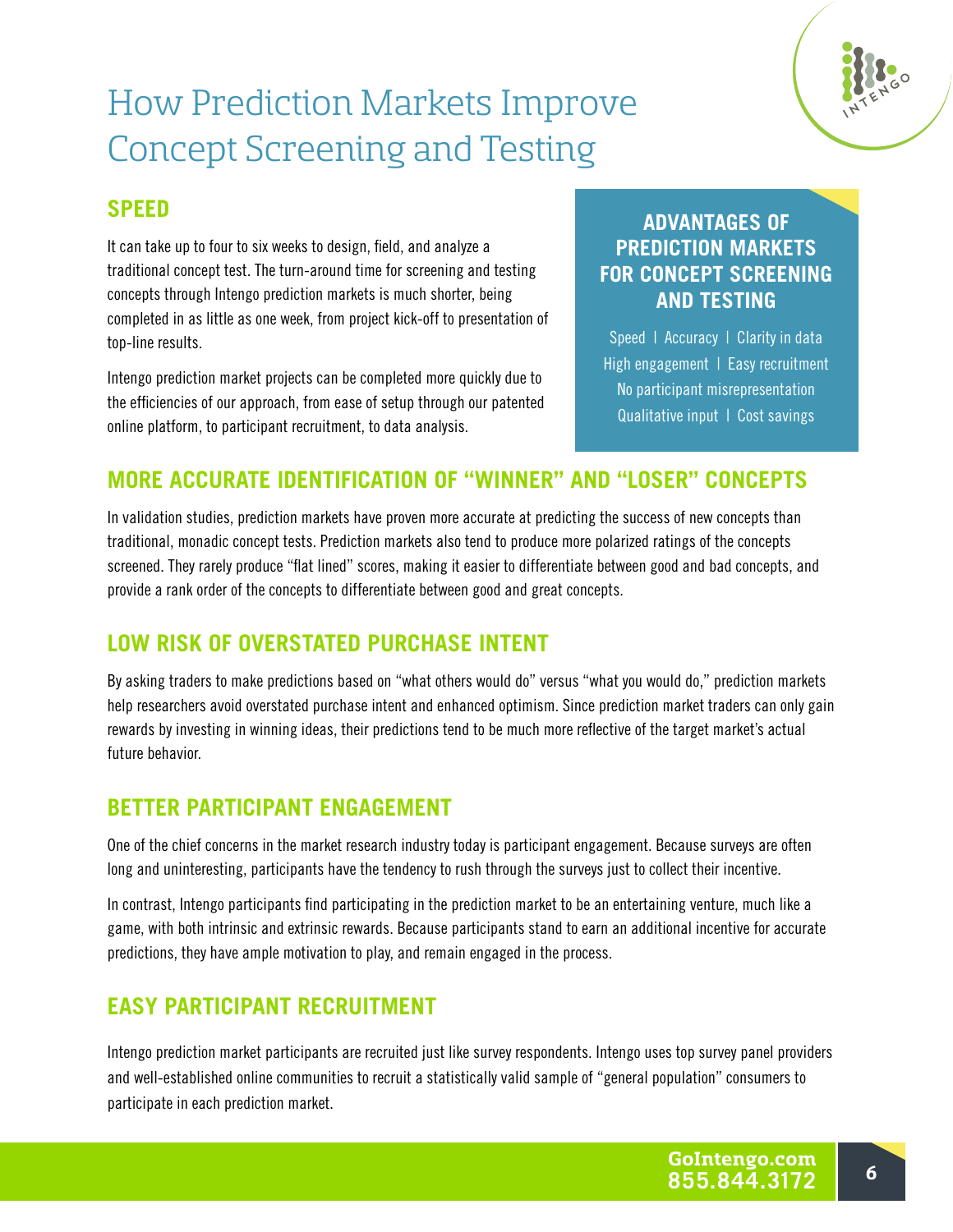Though specific demographic subgroups may also be targeted, this usually isn't necessary. In addition, a client's own customers or employees may be used as participants.

### **QUALITATIVE CONCEPT FEEDBACK**

Intengo prediction market participants have the opportunity to explain why they bought or sold shares in certain concepts, allowing companies to collect qualitative feedback that answers the elusive question: "Why?" While this feedback can be used to explain the behavior of the prediction market, it can also be used to create more innovative and successful future concepts.

Because respondents move through a staged trading process, we also are able to ask for potential improvements to each concept that can be rated by subsequent traders. As a result, companies gain valuable input and new ideas for concept improvement and refinement – before finalization and marketplace launch.

# **COST SAVINGS**

Costs are lower with Intengo than traditional concept tests because a "general population" sample is used for most Intengo prediction markets. Given that a traditional concept test typically targets participants within a specific market or niche, the use of a general population often comes as a shock to market researchers.

Participant targeting isn't necessary because Intengo follows best practices for prediction market accuracy. Participants have an incentive to "self-select" only for markets they think they can win. Nobody likes to lose money, real or virtual. Respondents therefore only participate in exercises dealing with topics and target market segments they are familiar with, even though they may not be in that segment.

In addition, Intengo prediction markets don't ask participants, "Would you buy this concept?" Instead, the markets ask: "Would others buy this concept?" The Intengo prediction markets harness the wisdom of crowds to allow non-experts to answer expert questions often more accurately than the experts themselves.

## **INTENGO'S PROPRIETARY APPROACH INCORPORATES THESE PRINCIPLES**

With Intengo's proprietary prediction markets, participants are invited to engage in an online stock market. They buy shares in virtual "stocks" that represent new ideas – products, marketing concepts (from logos, to ads, to packaging), branding statements, and more.

- Prior to making their predictions, participants, known as "traders," receive ample details about each "stock," so they can make the most informed trading decisions possible.
- Traders buy shares in concepts based on how likely they are to answer a specific question (e.g. "Which of these products will have the highest sales next month?")
- Traders are rewarded according to their prediction prowess. The traders who make the best predictions receive real cash prizes.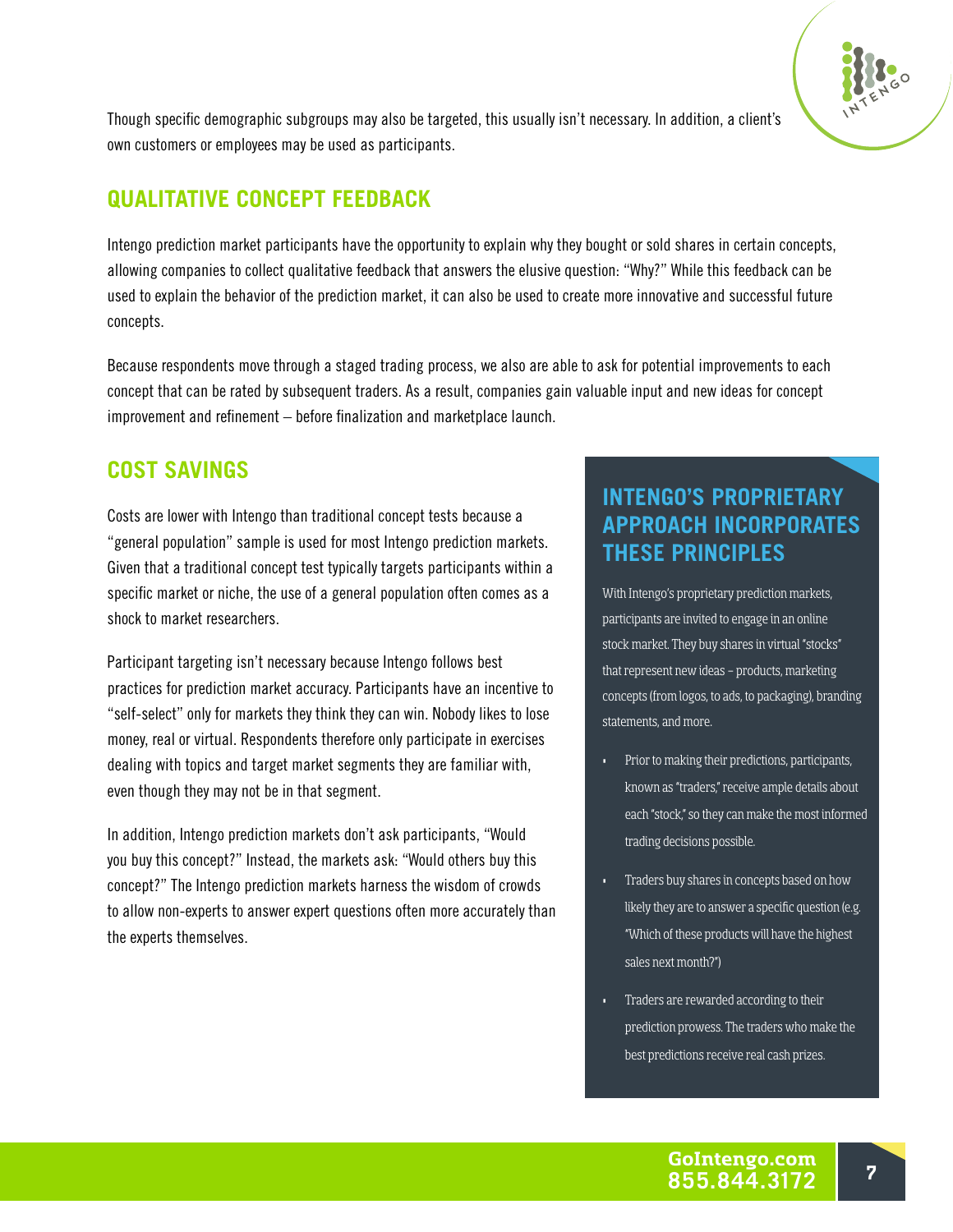

# When to Use Prediction Markets Versus More Traditional Methods

Clearly, prediction markets have speed, accuracy, and cost advantages compared to more traditional market research methodologies. However, because they are a relatively new addition to the market researcher's toolkit, there is a lot of confusion around when it's best to use them.

Prediction markets should be used when:

- An accurate rank ordering of concepts is necessary
- There are a large number of concepts that must be tested cost-effectively, or
- Clear differentiation is necessary between "good" and "great" concepts

Prediction markets are especially effective at evaluating new product concepts, product line extensions, and a wide variety of marketing/ advertising elements.

In general, prediction markets are most costeffective and efficient when your project involves:

- Consumer research
- A large number of ideas to test
- Critical, tight deadlines for time-to-market
- The need for a clear go/no-go decision

Prediction markets should not be used as a stand-alone tool when you need to gather extensive diagnostic information about the concepts. Prediction markets collect qualitative feedback from participants to help understand why the winning concepts are winners and the losers are losers. However, they are not well suited for determining price elasticity or defining a specific combination of features for a particular product innovation.

To get the best of both worlds, researchers are combining prediction markets with more traditional research

#### **COMPARISON OF TEST ATTRIBUTES**

|                                                                        | <b>PREDICTIONS</b><br><b>MARKETS</b> | <b>TRADITIONAL</b><br><b>CONCEPT TESTS</b> | <b>HYBRID</b><br><b>APPROACH</b> |
|------------------------------------------------------------------------|--------------------------------------|--------------------------------------------|----------------------------------|
| Accurate rank<br>ordering of<br>concepts                               |                                      |                                            |                                  |
| <b>Differentiates</b><br>clearly between<br>good and great<br>concepts |                                      |                                            |                                  |
| Large numbers<br>of disparate<br>concepts to test                      |                                      |                                            |                                  |
| Concepts contain<br>visual, audio<br>or interactive<br>elements        |                                      |                                            |                                  |
| Fast turnaround<br>required                                            |                                      |                                            |                                  |
| Collect general<br>qualitative<br>feedback                             |                                      |                                            |                                  |
| Ask specific<br>follow up<br>questions                                 |                                      |                                            |                                  |
| Low budget                                                             |                                      |                                            |                                  |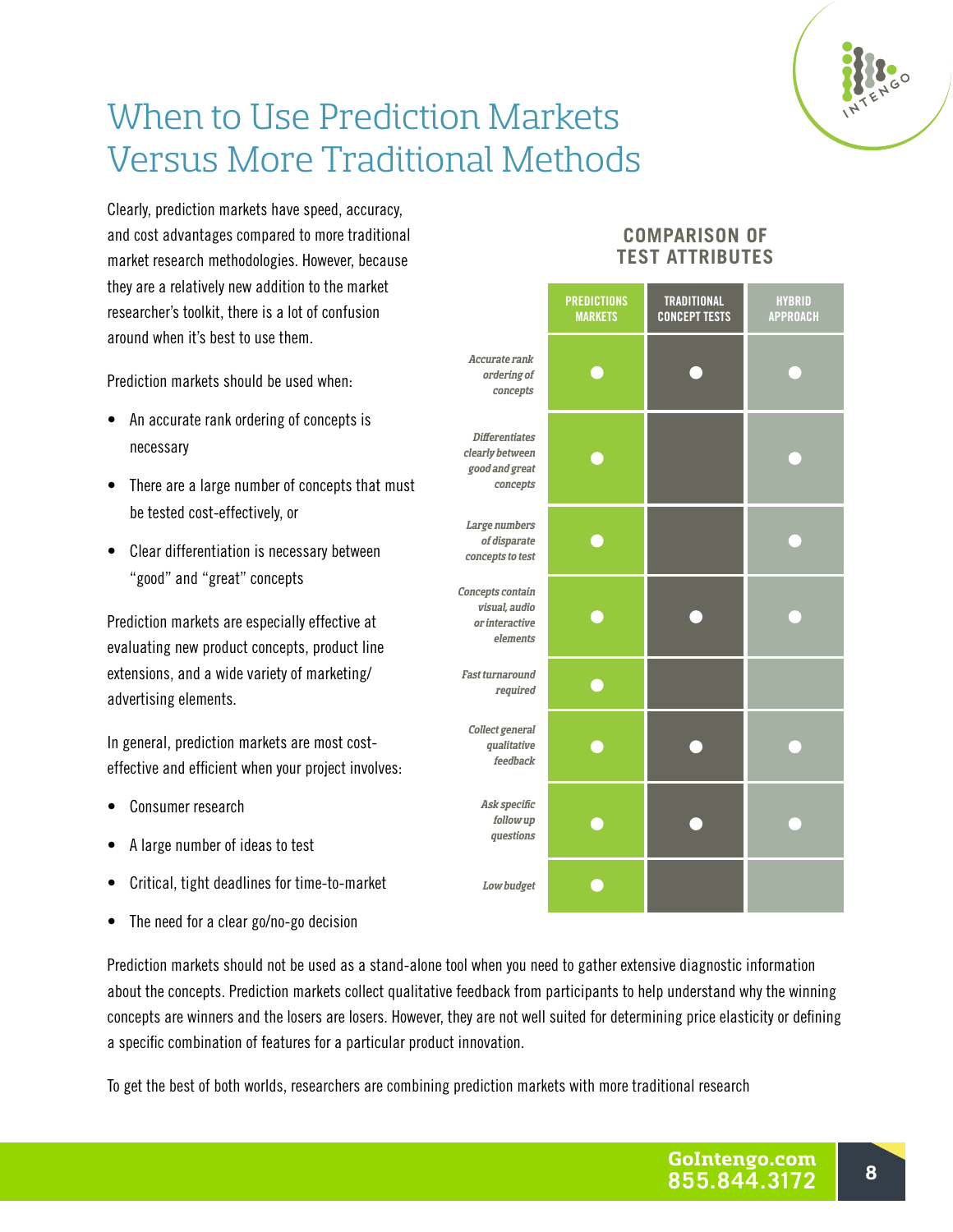

methodologies, such as online concept tests or focus groups. For example, a prediction market could be used to quickly and inexpensively screen for the most promising concepts and ideas. Then, other methods could be used to determine the optimal feature/benefits, pricing, and distribution channels.

For the market researcher, there are some clear situations in which a prediction market or hybrid approach (prediction market  $+$  traditional research methodology) is much more preferable than a traditional approach.

As more and more companies harness the power of prediction markets, we will see new approaches to using them to gain accurate business information, and we look forward to sharing those uses.

#### **WOULD YOUR BUSINESS BENEFIT FROM PREDICTION MARKETS?**

While prediction markets are conceptually simple, they're surprisingly tedious to create, monitor, and manage on your own. That's why Intengo thoroughly investigated best practices in accurate prediction markets to create its proprietary, patented markets.

The Intengo prediction markets have been designed with market research concept screening and testing in mind. They can be used on demand – your concepts can literally be assessed and analyzed in as little as one week.

"When we began developing our prediction markets, we had three clear goals in mind: faster delivery of insights, lower investment per concept, and clear differentiation among ideas," shares Kyle Burnam, product developer for Intengo.

"For concept screening and testing, prediction markets clearly deliver on all three objectives. We delivering results in five to seven days and allow our clients to conduct more than twice the amount of research with their current budgets."

"Not only that, but we're delivering clearly differentiated results that have gone head-to-head with traditional methodologies and consistently produce results that provide the same strategic direction – but with added confidence."

To request a case study, a demonstration or simply a conversation, interested companies can contact Intengo at 855.844.3172 or AskUs@gointengo.com.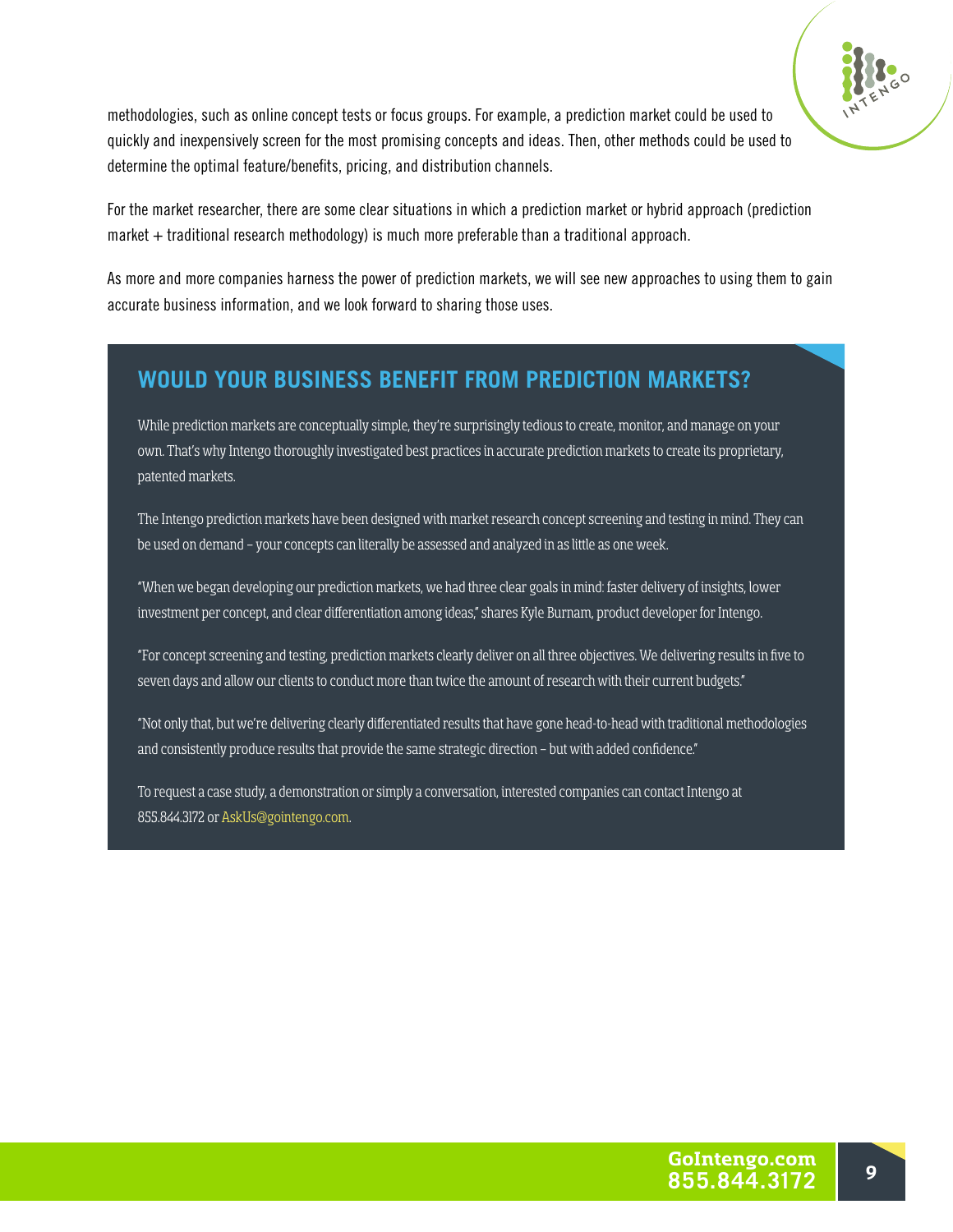

# Summary: Why Prediction Markets Are Highly Efficient Concept Screening and Testing Platforms

Prediction markets are efficient methods for concept screening and testing because:

- 1) They produce more accurate results. Our validation research indicates that prediction markets produce insights that are directionally consistent with targeted, in-depth research, but provide a higher degree of confidence.
- 2) They take less time due to efficiencies in respondent recruitment, demographic profiling, questionnaire design, and data analysis.
- 3) They cost less because participants are motivated by self-interest. They do not have to be controlled for demographic variables as precisely, and more concepts may be tested simultaneously.

Because of these efficiencies, you cut out major traditional market research steps when you rely on prediction markets – while enjoying improved validity and accuracy.

# **ACADEMIC STUDIES ON PREDICTION MARKETS**

For anyone wanting a deeper introduction to prediction markets, we highly recommend James Suroweicki's book, *The Wisdom of Crowds*. If you'd like more academic fare, you can find a host of validation studies from academic institutions that provide more ammunition for using prediction markets in concept testing and other testing scenarios. (Please consult our table of references for details.)